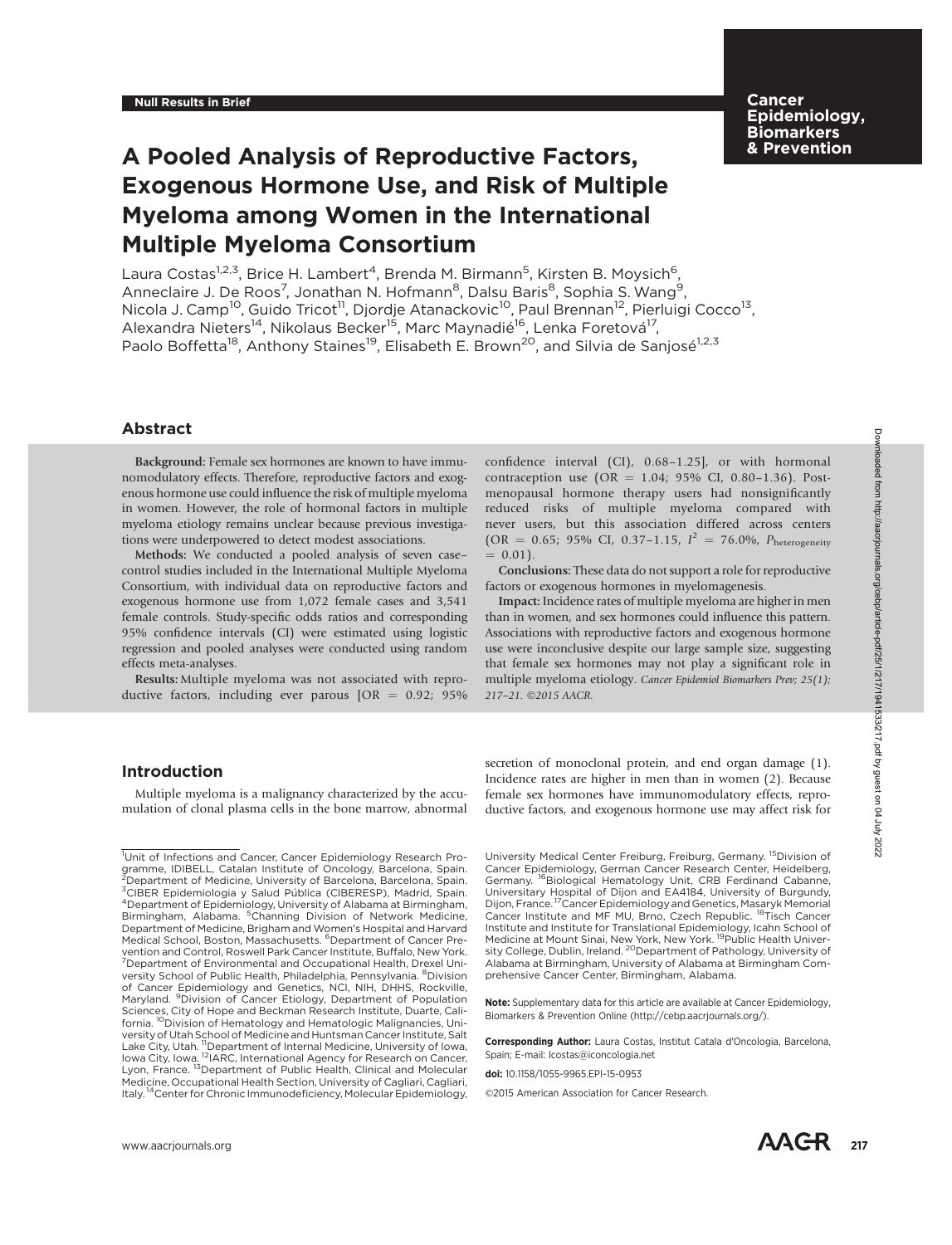## Table 1. Associations between reproductive factors and exogenous hormone use and multiple myeloma risk

| Reproductive factors<br>Age at menarche <sup>a</sup><br>Total<br>1,335<br>482<br>No. centers $=$ 4<br>256<br>86<br>$\leq$ 11<br>Ref<br>717<br>271<br>0.0%<br>0.58<br>$12 - 13$<br>1.20 (0.89-1.63)<br>$\geq$ 14<br>362<br>125<br>0.0%<br>0.57<br>$1.03(0.73 - 1.45)$<br>Ever pregnant <sup>c</sup><br>691<br>Total<br>2,321<br>No. centers $= 6$<br>228<br>69<br>No<br>Ref<br>Yes<br>2,093<br>622<br>48.2%<br>0.09<br>$0.90(0.57 - 1.44)$<br>No of pregnancies <sup>b</sup><br>593<br>Total<br>1,494<br>No. centers $= 5$<br>64<br>None<br>142<br>Ref<br>145<br>52<br>$0.80(0.39-1.64)$<br>55.2%<br>0.06<br>1<br>$\overline{2}$<br>134<br>0.78<br>329<br>0.0%<br>$0.83(0.57-1.20)$<br>3<br>296<br>118<br>0.08<br>$0.90(0.50-1.60)$<br>51.8%<br>582<br>225<br>$\geq 4$<br>50.3%<br>0.09<br>$0.91(0.54 - 1.54)$<br>Ever parous <sup>d</sup><br>Total<br>3,075<br>1,007<br>No. centers $= 7$<br>408<br>150<br>Never<br>Ref<br>857<br>41.8%<br>0.11<br>Ever<br>2,667<br>$0.92(0.68-1.25)$<br>No of children <sup>d</sup><br>Total<br>3,075<br>1,007<br>No. centers $= 7$<br>408<br>150<br>None<br>Ref<br>410<br>138<br>30.9%<br>0.19<br>1<br>$0.95(0.66 - 1.38)$<br>$\overline{2}$<br>802<br>274<br>0.0%<br>0.46<br>$0.96(0.75-1.24)$<br>3<br>635<br>190<br>53.1%<br>0.05<br>$0.91(0.60 - 1.37)$<br>820<br>255<br>>4<br>$0.91(0.64 - 1.30)$<br>41.3%<br>0.12<br>Age at first birth <sup>e</sup><br>449<br>Total<br>1,941<br>No. centers $=$ 4<br>255<br>64<br>Nulliparous<br>Ref<br>237<br>66<br>54.4%<br>0.09<br>$<$ 20<br>$0.97(0.50-1.89)$<br>$20 - 25$<br>749<br>167<br>56.1%<br>0.08<br>$0.99(0.58 - 1.70)$<br>$25+$<br>700<br>152<br>$0.96(0.59-1.57)$<br>44.8%<br>0.14<br>Age at menopause <sup>b</sup><br>Total<br>1,265<br>524<br>No. centers $= 5$<br>$\leq$ 45<br>414<br>184<br>Ref<br>$45 - 49$<br>0.0%<br>313<br>118<br>$1.00(0.74-1.35)$<br>0.46<br>$>50$<br>538<br>222<br>0.0%<br>0.58<br>$1.12(0.86 - 1.45)$<br>Cause of menopause <sup>r</sup><br>Total<br>800<br>397<br>No. centers $=$ 4<br>433<br>197<br>Natural<br>Ref<br>Surgical/therapeutic<br>36.7%<br>367<br>200<br>$1.11(0.80 - 1.54)$<br>0.19<br>Ever hormonal contraception <sup>9</sup><br>Total<br>2,450<br>590<br>No. centers $= 5$<br>Never used<br>1,805<br>426<br>Ref<br>645<br>0.66<br>Ever used<br>164<br>1.04 (0.80-1.36)<br>0.0%<br>Age at first hormonal contraception <sup>9</sup><br>587<br>2,434<br>No. centers $= 5$<br>Total<br>1,805<br>426<br>Never used<br>Ref<br>421<br>0.0%<br>0.80<br>$\leq$ 25<br>101<br>$1.07(0.76 - 1.49)$<br>$>25$<br>208<br>0.0%<br>0.42<br>60<br>$1.08(0.76 - 1.54)$<br>Year at first hormonal contraception <sup>9</sup><br>Total<br>2,434<br>587<br>No. centers $= 5$<br>426<br>Never used<br>1,805<br>Ref<br><1975<br>0.0%<br>0.87<br>353<br>119<br>1.19 (0.87-1.62)<br>276<br>0.29<br>$\geq$ 1975<br>42<br>$1.18(0.65 - 2.14)$<br>19.6%<br>Time since last hormonal contraception <sup>9</sup><br>Total<br>588<br>2,421<br>No. centers $= 5$<br>Never used<br>1,891<br>428<br>Ref<br>275<br>70<br>1.22 (0.84-1.76)<br>0.0%<br>0.50<br>$\leq$ 20<br>$>20$<br>255<br>15.2%<br>0.32<br>90<br>$1.09(0.75 - 1.58)$<br>Years of hormonal contraception <sup>9</sup><br>582<br>Total<br>2,415<br>No. centers $= 5$<br>Never used<br>1,805<br>426<br>Ref<br>$< 5$<br>217<br>69<br>0.0%<br>0.89<br>1.30 (0.92-1.83) |          | Co  | Ca | Pooled OR (95% CI)* | 12    | $P_{\text{heterogeneity}}$ |
|-------------------------------------------------------------------------------------------------------------------------------------------------------------------------------------------------------------------------------------------------------------------------------------------------------------------------------------------------------------------------------------------------------------------------------------------------------------------------------------------------------------------------------------------------------------------------------------------------------------------------------------------------------------------------------------------------------------------------------------------------------------------------------------------------------------------------------------------------------------------------------------------------------------------------------------------------------------------------------------------------------------------------------------------------------------------------------------------------------------------------------------------------------------------------------------------------------------------------------------------------------------------------------------------------------------------------------------------------------------------------------------------------------------------------------------------------------------------------------------------------------------------------------------------------------------------------------------------------------------------------------------------------------------------------------------------------------------------------------------------------------------------------------------------------------------------------------------------------------------------------------------------------------------------------------------------------------------------------------------------------------------------------------------------------------------------------------------------------------------------------------------------------------------------------------------------------------------------------------------------------------------------------------------------------------------------------------------------------------------------------------------------------------------------------------------------------------------------------------------------------------------------------------------------------------------------------------------------------------------------------------------------------------------------------------------------------------------------------------------------------------------------------------------------------------------------------------------------------------------------------------------------------------------------------------------------------------------------------------------------------------------------------------------------------------------------------------------------------------------------------------------------------------------------------------------------------------------------------------------------------------------------------------------------------------------------------------------|----------|-----|----|---------------------|-------|----------------------------|
|                                                                                                                                                                                                                                                                                                                                                                                                                                                                                                                                                                                                                                                                                                                                                                                                                                                                                                                                                                                                                                                                                                                                                                                                                                                                                                                                                                                                                                                                                                                                                                                                                                                                                                                                                                                                                                                                                                                                                                                                                                                                                                                                                                                                                                                                                                                                                                                                                                                                                                                                                                                                                                                                                                                                                                                                                                                                                                                                                                                                                                                                                                                                                                                                                                                                                                                                     |          |     |    |                     |       |                            |
|                                                                                                                                                                                                                                                                                                                                                                                                                                                                                                                                                                                                                                                                                                                                                                                                                                                                                                                                                                                                                                                                                                                                                                                                                                                                                                                                                                                                                                                                                                                                                                                                                                                                                                                                                                                                                                                                                                                                                                                                                                                                                                                                                                                                                                                                                                                                                                                                                                                                                                                                                                                                                                                                                                                                                                                                                                                                                                                                                                                                                                                                                                                                                                                                                                                                                                                                     |          |     |    |                     |       |                            |
|                                                                                                                                                                                                                                                                                                                                                                                                                                                                                                                                                                                                                                                                                                                                                                                                                                                                                                                                                                                                                                                                                                                                                                                                                                                                                                                                                                                                                                                                                                                                                                                                                                                                                                                                                                                                                                                                                                                                                                                                                                                                                                                                                                                                                                                                                                                                                                                                                                                                                                                                                                                                                                                                                                                                                                                                                                                                                                                                                                                                                                                                                                                                                                                                                                                                                                                                     |          |     |    |                     |       |                            |
|                                                                                                                                                                                                                                                                                                                                                                                                                                                                                                                                                                                                                                                                                                                                                                                                                                                                                                                                                                                                                                                                                                                                                                                                                                                                                                                                                                                                                                                                                                                                                                                                                                                                                                                                                                                                                                                                                                                                                                                                                                                                                                                                                                                                                                                                                                                                                                                                                                                                                                                                                                                                                                                                                                                                                                                                                                                                                                                                                                                                                                                                                                                                                                                                                                                                                                                                     |          |     |    |                     |       |                            |
|                                                                                                                                                                                                                                                                                                                                                                                                                                                                                                                                                                                                                                                                                                                                                                                                                                                                                                                                                                                                                                                                                                                                                                                                                                                                                                                                                                                                                                                                                                                                                                                                                                                                                                                                                                                                                                                                                                                                                                                                                                                                                                                                                                                                                                                                                                                                                                                                                                                                                                                                                                                                                                                                                                                                                                                                                                                                                                                                                                                                                                                                                                                                                                                                                                                                                                                                     |          |     |    |                     |       |                            |
|                                                                                                                                                                                                                                                                                                                                                                                                                                                                                                                                                                                                                                                                                                                                                                                                                                                                                                                                                                                                                                                                                                                                                                                                                                                                                                                                                                                                                                                                                                                                                                                                                                                                                                                                                                                                                                                                                                                                                                                                                                                                                                                                                                                                                                                                                                                                                                                                                                                                                                                                                                                                                                                                                                                                                                                                                                                                                                                                                                                                                                                                                                                                                                                                                                                                                                                                     |          |     |    |                     |       |                            |
|                                                                                                                                                                                                                                                                                                                                                                                                                                                                                                                                                                                                                                                                                                                                                                                                                                                                                                                                                                                                                                                                                                                                                                                                                                                                                                                                                                                                                                                                                                                                                                                                                                                                                                                                                                                                                                                                                                                                                                                                                                                                                                                                                                                                                                                                                                                                                                                                                                                                                                                                                                                                                                                                                                                                                                                                                                                                                                                                                                                                                                                                                                                                                                                                                                                                                                                                     |          |     |    |                     |       |                            |
|                                                                                                                                                                                                                                                                                                                                                                                                                                                                                                                                                                                                                                                                                                                                                                                                                                                                                                                                                                                                                                                                                                                                                                                                                                                                                                                                                                                                                                                                                                                                                                                                                                                                                                                                                                                                                                                                                                                                                                                                                                                                                                                                                                                                                                                                                                                                                                                                                                                                                                                                                                                                                                                                                                                                                                                                                                                                                                                                                                                                                                                                                                                                                                                                                                                                                                                                     |          |     |    |                     |       |                            |
|                                                                                                                                                                                                                                                                                                                                                                                                                                                                                                                                                                                                                                                                                                                                                                                                                                                                                                                                                                                                                                                                                                                                                                                                                                                                                                                                                                                                                                                                                                                                                                                                                                                                                                                                                                                                                                                                                                                                                                                                                                                                                                                                                                                                                                                                                                                                                                                                                                                                                                                                                                                                                                                                                                                                                                                                                                                                                                                                                                                                                                                                                                                                                                                                                                                                                                                                     |          |     |    |                     |       |                            |
|                                                                                                                                                                                                                                                                                                                                                                                                                                                                                                                                                                                                                                                                                                                                                                                                                                                                                                                                                                                                                                                                                                                                                                                                                                                                                                                                                                                                                                                                                                                                                                                                                                                                                                                                                                                                                                                                                                                                                                                                                                                                                                                                                                                                                                                                                                                                                                                                                                                                                                                                                                                                                                                                                                                                                                                                                                                                                                                                                                                                                                                                                                                                                                                                                                                                                                                                     |          |     |    |                     |       |                            |
|                                                                                                                                                                                                                                                                                                                                                                                                                                                                                                                                                                                                                                                                                                                                                                                                                                                                                                                                                                                                                                                                                                                                                                                                                                                                                                                                                                                                                                                                                                                                                                                                                                                                                                                                                                                                                                                                                                                                                                                                                                                                                                                                                                                                                                                                                                                                                                                                                                                                                                                                                                                                                                                                                                                                                                                                                                                                                                                                                                                                                                                                                                                                                                                                                                                                                                                                     |          |     |    |                     |       |                            |
|                                                                                                                                                                                                                                                                                                                                                                                                                                                                                                                                                                                                                                                                                                                                                                                                                                                                                                                                                                                                                                                                                                                                                                                                                                                                                                                                                                                                                                                                                                                                                                                                                                                                                                                                                                                                                                                                                                                                                                                                                                                                                                                                                                                                                                                                                                                                                                                                                                                                                                                                                                                                                                                                                                                                                                                                                                                                                                                                                                                                                                                                                                                                                                                                                                                                                                                                     |          |     |    |                     |       |                            |
|                                                                                                                                                                                                                                                                                                                                                                                                                                                                                                                                                                                                                                                                                                                                                                                                                                                                                                                                                                                                                                                                                                                                                                                                                                                                                                                                                                                                                                                                                                                                                                                                                                                                                                                                                                                                                                                                                                                                                                                                                                                                                                                                                                                                                                                                                                                                                                                                                                                                                                                                                                                                                                                                                                                                                                                                                                                                                                                                                                                                                                                                                                                                                                                                                                                                                                                                     |          |     |    |                     |       |                            |
|                                                                                                                                                                                                                                                                                                                                                                                                                                                                                                                                                                                                                                                                                                                                                                                                                                                                                                                                                                                                                                                                                                                                                                                                                                                                                                                                                                                                                                                                                                                                                                                                                                                                                                                                                                                                                                                                                                                                                                                                                                                                                                                                                                                                                                                                                                                                                                                                                                                                                                                                                                                                                                                                                                                                                                                                                                                                                                                                                                                                                                                                                                                                                                                                                                                                                                                                     |          |     |    |                     |       |                            |
|                                                                                                                                                                                                                                                                                                                                                                                                                                                                                                                                                                                                                                                                                                                                                                                                                                                                                                                                                                                                                                                                                                                                                                                                                                                                                                                                                                                                                                                                                                                                                                                                                                                                                                                                                                                                                                                                                                                                                                                                                                                                                                                                                                                                                                                                                                                                                                                                                                                                                                                                                                                                                                                                                                                                                                                                                                                                                                                                                                                                                                                                                                                                                                                                                                                                                                                                     |          |     |    |                     |       |                            |
|                                                                                                                                                                                                                                                                                                                                                                                                                                                                                                                                                                                                                                                                                                                                                                                                                                                                                                                                                                                                                                                                                                                                                                                                                                                                                                                                                                                                                                                                                                                                                                                                                                                                                                                                                                                                                                                                                                                                                                                                                                                                                                                                                                                                                                                                                                                                                                                                                                                                                                                                                                                                                                                                                                                                                                                                                                                                                                                                                                                                                                                                                                                                                                                                                                                                                                                                     |          |     |    |                     |       |                            |
|                                                                                                                                                                                                                                                                                                                                                                                                                                                                                                                                                                                                                                                                                                                                                                                                                                                                                                                                                                                                                                                                                                                                                                                                                                                                                                                                                                                                                                                                                                                                                                                                                                                                                                                                                                                                                                                                                                                                                                                                                                                                                                                                                                                                                                                                                                                                                                                                                                                                                                                                                                                                                                                                                                                                                                                                                                                                                                                                                                                                                                                                                                                                                                                                                                                                                                                                     |          |     |    |                     |       |                            |
|                                                                                                                                                                                                                                                                                                                                                                                                                                                                                                                                                                                                                                                                                                                                                                                                                                                                                                                                                                                                                                                                                                                                                                                                                                                                                                                                                                                                                                                                                                                                                                                                                                                                                                                                                                                                                                                                                                                                                                                                                                                                                                                                                                                                                                                                                                                                                                                                                                                                                                                                                                                                                                                                                                                                                                                                                                                                                                                                                                                                                                                                                                                                                                                                                                                                                                                                     |          |     |    |                     |       |                            |
|                                                                                                                                                                                                                                                                                                                                                                                                                                                                                                                                                                                                                                                                                                                                                                                                                                                                                                                                                                                                                                                                                                                                                                                                                                                                                                                                                                                                                                                                                                                                                                                                                                                                                                                                                                                                                                                                                                                                                                                                                                                                                                                                                                                                                                                                                                                                                                                                                                                                                                                                                                                                                                                                                                                                                                                                                                                                                                                                                                                                                                                                                                                                                                                                                                                                                                                                     |          |     |    |                     |       |                            |
|                                                                                                                                                                                                                                                                                                                                                                                                                                                                                                                                                                                                                                                                                                                                                                                                                                                                                                                                                                                                                                                                                                                                                                                                                                                                                                                                                                                                                                                                                                                                                                                                                                                                                                                                                                                                                                                                                                                                                                                                                                                                                                                                                                                                                                                                                                                                                                                                                                                                                                                                                                                                                                                                                                                                                                                                                                                                                                                                                                                                                                                                                                                                                                                                                                                                                                                                     |          |     |    |                     |       |                            |
|                                                                                                                                                                                                                                                                                                                                                                                                                                                                                                                                                                                                                                                                                                                                                                                                                                                                                                                                                                                                                                                                                                                                                                                                                                                                                                                                                                                                                                                                                                                                                                                                                                                                                                                                                                                                                                                                                                                                                                                                                                                                                                                                                                                                                                                                                                                                                                                                                                                                                                                                                                                                                                                                                                                                                                                                                                                                                                                                                                                                                                                                                                                                                                                                                                                                                                                                     |          |     |    |                     |       |                            |
|                                                                                                                                                                                                                                                                                                                                                                                                                                                                                                                                                                                                                                                                                                                                                                                                                                                                                                                                                                                                                                                                                                                                                                                                                                                                                                                                                                                                                                                                                                                                                                                                                                                                                                                                                                                                                                                                                                                                                                                                                                                                                                                                                                                                                                                                                                                                                                                                                                                                                                                                                                                                                                                                                                                                                                                                                                                                                                                                                                                                                                                                                                                                                                                                                                                                                                                                     |          |     |    |                     |       |                            |
| Exogenous hormone use                                                                                                                                                                                                                                                                                                                                                                                                                                                                                                                                                                                                                                                                                                                                                                                                                                                                                                                                                                                                                                                                                                                                                                                                                                                                                                                                                                                                                                                                                                                                                                                                                                                                                                                                                                                                                                                                                                                                                                                                                                                                                                                                                                                                                                                                                                                                                                                                                                                                                                                                                                                                                                                                                                                                                                                                                                                                                                                                                                                                                                                                                                                                                                                                                                                                                                               |          |     |    |                     |       |                            |
|                                                                                                                                                                                                                                                                                                                                                                                                                                                                                                                                                                                                                                                                                                                                                                                                                                                                                                                                                                                                                                                                                                                                                                                                                                                                                                                                                                                                                                                                                                                                                                                                                                                                                                                                                                                                                                                                                                                                                                                                                                                                                                                                                                                                                                                                                                                                                                                                                                                                                                                                                                                                                                                                                                                                                                                                                                                                                                                                                                                                                                                                                                                                                                                                                                                                                                                                     |          |     |    |                     |       |                            |
|                                                                                                                                                                                                                                                                                                                                                                                                                                                                                                                                                                                                                                                                                                                                                                                                                                                                                                                                                                                                                                                                                                                                                                                                                                                                                                                                                                                                                                                                                                                                                                                                                                                                                                                                                                                                                                                                                                                                                                                                                                                                                                                                                                                                                                                                                                                                                                                                                                                                                                                                                                                                                                                                                                                                                                                                                                                                                                                                                                                                                                                                                                                                                                                                                                                                                                                                     |          |     |    |                     |       |                            |
|                                                                                                                                                                                                                                                                                                                                                                                                                                                                                                                                                                                                                                                                                                                                                                                                                                                                                                                                                                                                                                                                                                                                                                                                                                                                                                                                                                                                                                                                                                                                                                                                                                                                                                                                                                                                                                                                                                                                                                                                                                                                                                                                                                                                                                                                                                                                                                                                                                                                                                                                                                                                                                                                                                                                                                                                                                                                                                                                                                                                                                                                                                                                                                                                                                                                                                                                     |          |     |    |                     |       |                            |
|                                                                                                                                                                                                                                                                                                                                                                                                                                                                                                                                                                                                                                                                                                                                                                                                                                                                                                                                                                                                                                                                                                                                                                                                                                                                                                                                                                                                                                                                                                                                                                                                                                                                                                                                                                                                                                                                                                                                                                                                                                                                                                                                                                                                                                                                                                                                                                                                                                                                                                                                                                                                                                                                                                                                                                                                                                                                                                                                                                                                                                                                                                                                                                                                                                                                                                                                     |          |     |    |                     |       |                            |
|                                                                                                                                                                                                                                                                                                                                                                                                                                                                                                                                                                                                                                                                                                                                                                                                                                                                                                                                                                                                                                                                                                                                                                                                                                                                                                                                                                                                                                                                                                                                                                                                                                                                                                                                                                                                                                                                                                                                                                                                                                                                                                                                                                                                                                                                                                                                                                                                                                                                                                                                                                                                                                                                                                                                                                                                                                                                                                                                                                                                                                                                                                                                                                                                                                                                                                                                     |          |     |    |                     |       |                            |
|                                                                                                                                                                                                                                                                                                                                                                                                                                                                                                                                                                                                                                                                                                                                                                                                                                                                                                                                                                                                                                                                                                                                                                                                                                                                                                                                                                                                                                                                                                                                                                                                                                                                                                                                                                                                                                                                                                                                                                                                                                                                                                                                                                                                                                                                                                                                                                                                                                                                                                                                                                                                                                                                                                                                                                                                                                                                                                                                                                                                                                                                                                                                                                                                                                                                                                                                     |          |     |    |                     |       |                            |
|                                                                                                                                                                                                                                                                                                                                                                                                                                                                                                                                                                                                                                                                                                                                                                                                                                                                                                                                                                                                                                                                                                                                                                                                                                                                                                                                                                                                                                                                                                                                                                                                                                                                                                                                                                                                                                                                                                                                                                                                                                                                                                                                                                                                                                                                                                                                                                                                                                                                                                                                                                                                                                                                                                                                                                                                                                                                                                                                                                                                                                                                                                                                                                                                                                                                                                                                     |          |     |    |                     |       |                            |
|                                                                                                                                                                                                                                                                                                                                                                                                                                                                                                                                                                                                                                                                                                                                                                                                                                                                                                                                                                                                                                                                                                                                                                                                                                                                                                                                                                                                                                                                                                                                                                                                                                                                                                                                                                                                                                                                                                                                                                                                                                                                                                                                                                                                                                                                                                                                                                                                                                                                                                                                                                                                                                                                                                                                                                                                                                                                                                                                                                                                                                                                                                                                                                                                                                                                                                                                     |          |     |    |                     |       |                            |
|                                                                                                                                                                                                                                                                                                                                                                                                                                                                                                                                                                                                                                                                                                                                                                                                                                                                                                                                                                                                                                                                                                                                                                                                                                                                                                                                                                                                                                                                                                                                                                                                                                                                                                                                                                                                                                                                                                                                                                                                                                                                                                                                                                                                                                                                                                                                                                                                                                                                                                                                                                                                                                                                                                                                                                                                                                                                                                                                                                                                                                                                                                                                                                                                                                                                                                                                     |          |     |    |                     |       |                            |
|                                                                                                                                                                                                                                                                                                                                                                                                                                                                                                                                                                                                                                                                                                                                                                                                                                                                                                                                                                                                                                                                                                                                                                                                                                                                                                                                                                                                                                                                                                                                                                                                                                                                                                                                                                                                                                                                                                                                                                                                                                                                                                                                                                                                                                                                                                                                                                                                                                                                                                                                                                                                                                                                                                                                                                                                                                                                                                                                                                                                                                                                                                                                                                                                                                                                                                                                     |          |     |    |                     |       |                            |
|                                                                                                                                                                                                                                                                                                                                                                                                                                                                                                                                                                                                                                                                                                                                                                                                                                                                                                                                                                                                                                                                                                                                                                                                                                                                                                                                                                                                                                                                                                                                                                                                                                                                                                                                                                                                                                                                                                                                                                                                                                                                                                                                                                                                                                                                                                                                                                                                                                                                                                                                                                                                                                                                                                                                                                                                                                                                                                                                                                                                                                                                                                                                                                                                                                                                                                                                     |          |     |    |                     |       |                            |
|                                                                                                                                                                                                                                                                                                                                                                                                                                                                                                                                                                                                                                                                                                                                                                                                                                                                                                                                                                                                                                                                                                                                                                                                                                                                                                                                                                                                                                                                                                                                                                                                                                                                                                                                                                                                                                                                                                                                                                                                                                                                                                                                                                                                                                                                                                                                                                                                                                                                                                                                                                                                                                                                                                                                                                                                                                                                                                                                                                                                                                                                                                                                                                                                                                                                                                                                     |          |     |    |                     |       |                            |
|                                                                                                                                                                                                                                                                                                                                                                                                                                                                                                                                                                                                                                                                                                                                                                                                                                                                                                                                                                                                                                                                                                                                                                                                                                                                                                                                                                                                                                                                                                                                                                                                                                                                                                                                                                                                                                                                                                                                                                                                                                                                                                                                                                                                                                                                                                                                                                                                                                                                                                                                                                                                                                                                                                                                                                                                                                                                                                                                                                                                                                                                                                                                                                                                                                                                                                                                     |          |     |    |                     |       |                            |
|                                                                                                                                                                                                                                                                                                                                                                                                                                                                                                                                                                                                                                                                                                                                                                                                                                                                                                                                                                                                                                                                                                                                                                                                                                                                                                                                                                                                                                                                                                                                                                                                                                                                                                                                                                                                                                                                                                                                                                                                                                                                                                                                                                                                                                                                                                                                                                                                                                                                                                                                                                                                                                                                                                                                                                                                                                                                                                                                                                                                                                                                                                                                                                                                                                                                                                                                     |          |     |    |                     |       |                            |
|                                                                                                                                                                                                                                                                                                                                                                                                                                                                                                                                                                                                                                                                                                                                                                                                                                                                                                                                                                                                                                                                                                                                                                                                                                                                                                                                                                                                                                                                                                                                                                                                                                                                                                                                                                                                                                                                                                                                                                                                                                                                                                                                                                                                                                                                                                                                                                                                                                                                                                                                                                                                                                                                                                                                                                                                                                                                                                                                                                                                                                                                                                                                                                                                                                                                                                                                     |          |     |    |                     |       |                            |
|                                                                                                                                                                                                                                                                                                                                                                                                                                                                                                                                                                                                                                                                                                                                                                                                                                                                                                                                                                                                                                                                                                                                                                                                                                                                                                                                                                                                                                                                                                                                                                                                                                                                                                                                                                                                                                                                                                                                                                                                                                                                                                                                                                                                                                                                                                                                                                                                                                                                                                                                                                                                                                                                                                                                                                                                                                                                                                                                                                                                                                                                                                                                                                                                                                                                                                                                     |          |     |    |                     |       |                            |
|                                                                                                                                                                                                                                                                                                                                                                                                                                                                                                                                                                                                                                                                                                                                                                                                                                                                                                                                                                                                                                                                                                                                                                                                                                                                                                                                                                                                                                                                                                                                                                                                                                                                                                                                                                                                                                                                                                                                                                                                                                                                                                                                                                                                                                                                                                                                                                                                                                                                                                                                                                                                                                                                                                                                                                                                                                                                                                                                                                                                                                                                                                                                                                                                                                                                                                                                     |          |     |    |                     |       |                            |
|                                                                                                                                                                                                                                                                                                                                                                                                                                                                                                                                                                                                                                                                                                                                                                                                                                                                                                                                                                                                                                                                                                                                                                                                                                                                                                                                                                                                                                                                                                                                                                                                                                                                                                                                                                                                                                                                                                                                                                                                                                                                                                                                                                                                                                                                                                                                                                                                                                                                                                                                                                                                                                                                                                                                                                                                                                                                                                                                                                                                                                                                                                                                                                                                                                                                                                                                     |          |     |    |                     |       |                            |
|                                                                                                                                                                                                                                                                                                                                                                                                                                                                                                                                                                                                                                                                                                                                                                                                                                                                                                                                                                                                                                                                                                                                                                                                                                                                                                                                                                                                                                                                                                                                                                                                                                                                                                                                                                                                                                                                                                                                                                                                                                                                                                                                                                                                                                                                                                                                                                                                                                                                                                                                                                                                                                                                                                                                                                                                                                                                                                                                                                                                                                                                                                                                                                                                                                                                                                                                     |          |     |    |                     |       |                            |
|                                                                                                                                                                                                                                                                                                                                                                                                                                                                                                                                                                                                                                                                                                                                                                                                                                                                                                                                                                                                                                                                                                                                                                                                                                                                                                                                                                                                                                                                                                                                                                                                                                                                                                                                                                                                                                                                                                                                                                                                                                                                                                                                                                                                                                                                                                                                                                                                                                                                                                                                                                                                                                                                                                                                                                                                                                                                                                                                                                                                                                                                                                                                                                                                                                                                                                                                     |          |     |    |                     |       |                            |
|                                                                                                                                                                                                                                                                                                                                                                                                                                                                                                                                                                                                                                                                                                                                                                                                                                                                                                                                                                                                                                                                                                                                                                                                                                                                                                                                                                                                                                                                                                                                                                                                                                                                                                                                                                                                                                                                                                                                                                                                                                                                                                                                                                                                                                                                                                                                                                                                                                                                                                                                                                                                                                                                                                                                                                                                                                                                                                                                                                                                                                                                                                                                                                                                                                                                                                                                     |          |     |    |                     |       |                            |
|                                                                                                                                                                                                                                                                                                                                                                                                                                                                                                                                                                                                                                                                                                                                                                                                                                                                                                                                                                                                                                                                                                                                                                                                                                                                                                                                                                                                                                                                                                                                                                                                                                                                                                                                                                                                                                                                                                                                                                                                                                                                                                                                                                                                                                                                                                                                                                                                                                                                                                                                                                                                                                                                                                                                                                                                                                                                                                                                                                                                                                                                                                                                                                                                                                                                                                                                     |          |     |    |                     |       |                            |
|                                                                                                                                                                                                                                                                                                                                                                                                                                                                                                                                                                                                                                                                                                                                                                                                                                                                                                                                                                                                                                                                                                                                                                                                                                                                                                                                                                                                                                                                                                                                                                                                                                                                                                                                                                                                                                                                                                                                                                                                                                                                                                                                                                                                                                                                                                                                                                                                                                                                                                                                                                                                                                                                                                                                                                                                                                                                                                                                                                                                                                                                                                                                                                                                                                                                                                                                     |          |     |    |                     |       |                            |
|                                                                                                                                                                                                                                                                                                                                                                                                                                                                                                                                                                                                                                                                                                                                                                                                                                                                                                                                                                                                                                                                                                                                                                                                                                                                                                                                                                                                                                                                                                                                                                                                                                                                                                                                                                                                                                                                                                                                                                                                                                                                                                                                                                                                                                                                                                                                                                                                                                                                                                                                                                                                                                                                                                                                                                                                                                                                                                                                                                                                                                                                                                                                                                                                                                                                                                                                     |          |     |    |                     |       |                            |
|                                                                                                                                                                                                                                                                                                                                                                                                                                                                                                                                                                                                                                                                                                                                                                                                                                                                                                                                                                                                                                                                                                                                                                                                                                                                                                                                                                                                                                                                                                                                                                                                                                                                                                                                                                                                                                                                                                                                                                                                                                                                                                                                                                                                                                                                                                                                                                                                                                                                                                                                                                                                                                                                                                                                                                                                                                                                                                                                                                                                                                                                                                                                                                                                                                                                                                                                     |          |     |    |                     |       |                            |
|                                                                                                                                                                                                                                                                                                                                                                                                                                                                                                                                                                                                                                                                                                                                                                                                                                                                                                                                                                                                                                                                                                                                                                                                                                                                                                                                                                                                                                                                                                                                                                                                                                                                                                                                                                                                                                                                                                                                                                                                                                                                                                                                                                                                                                                                                                                                                                                                                                                                                                                                                                                                                                                                                                                                                                                                                                                                                                                                                                                                                                                                                                                                                                                                                                                                                                                                     |          |     |    |                     |       |                            |
|                                                                                                                                                                                                                                                                                                                                                                                                                                                                                                                                                                                                                                                                                                                                                                                                                                                                                                                                                                                                                                                                                                                                                                                                                                                                                                                                                                                                                                                                                                                                                                                                                                                                                                                                                                                                                                                                                                                                                                                                                                                                                                                                                                                                                                                                                                                                                                                                                                                                                                                                                                                                                                                                                                                                                                                                                                                                                                                                                                                                                                                                                                                                                                                                                                                                                                                                     |          |     |    |                     |       |                            |
|                                                                                                                                                                                                                                                                                                                                                                                                                                                                                                                                                                                                                                                                                                                                                                                                                                                                                                                                                                                                                                                                                                                                                                                                                                                                                                                                                                                                                                                                                                                                                                                                                                                                                                                                                                                                                                                                                                                                                                                                                                                                                                                                                                                                                                                                                                                                                                                                                                                                                                                                                                                                                                                                                                                                                                                                                                                                                                                                                                                                                                                                                                                                                                                                                                                                                                                                     |          |     |    |                     |       |                            |
|                                                                                                                                                                                                                                                                                                                                                                                                                                                                                                                                                                                                                                                                                                                                                                                                                                                                                                                                                                                                                                                                                                                                                                                                                                                                                                                                                                                                                                                                                                                                                                                                                                                                                                                                                                                                                                                                                                                                                                                                                                                                                                                                                                                                                                                                                                                                                                                                                                                                                                                                                                                                                                                                                                                                                                                                                                                                                                                                                                                                                                                                                                                                                                                                                                                                                                                                     |          |     |    |                     |       |                            |
|                                                                                                                                                                                                                                                                                                                                                                                                                                                                                                                                                                                                                                                                                                                                                                                                                                                                                                                                                                                                                                                                                                                                                                                                                                                                                                                                                                                                                                                                                                                                                                                                                                                                                                                                                                                                                                                                                                                                                                                                                                                                                                                                                                                                                                                                                                                                                                                                                                                                                                                                                                                                                                                                                                                                                                                                                                                                                                                                                                                                                                                                                                                                                                                                                                                                                                                                     |          |     |    |                     |       |                            |
|                                                                                                                                                                                                                                                                                                                                                                                                                                                                                                                                                                                                                                                                                                                                                                                                                                                                                                                                                                                                                                                                                                                                                                                                                                                                                                                                                                                                                                                                                                                                                                                                                                                                                                                                                                                                                                                                                                                                                                                                                                                                                                                                                                                                                                                                                                                                                                                                                                                                                                                                                                                                                                                                                                                                                                                                                                                                                                                                                                                                                                                                                                                                                                                                                                                                                                                                     |          |     |    |                     |       |                            |
|                                                                                                                                                                                                                                                                                                                                                                                                                                                                                                                                                                                                                                                                                                                                                                                                                                                                                                                                                                                                                                                                                                                                                                                                                                                                                                                                                                                                                                                                                                                                                                                                                                                                                                                                                                                                                                                                                                                                                                                                                                                                                                                                                                                                                                                                                                                                                                                                                                                                                                                                                                                                                                                                                                                                                                                                                                                                                                                                                                                                                                                                                                                                                                                                                                                                                                                                     |          |     |    |                     |       |                            |
|                                                                                                                                                                                                                                                                                                                                                                                                                                                                                                                                                                                                                                                                                                                                                                                                                                                                                                                                                                                                                                                                                                                                                                                                                                                                                                                                                                                                                                                                                                                                                                                                                                                                                                                                                                                                                                                                                                                                                                                                                                                                                                                                                                                                                                                                                                                                                                                                                                                                                                                                                                                                                                                                                                                                                                                                                                                                                                                                                                                                                                                                                                                                                                                                                                                                                                                                     |          |     |    |                     |       |                            |
|                                                                                                                                                                                                                                                                                                                                                                                                                                                                                                                                                                                                                                                                                                                                                                                                                                                                                                                                                                                                                                                                                                                                                                                                                                                                                                                                                                                                                                                                                                                                                                                                                                                                                                                                                                                                                                                                                                                                                                                                                                                                                                                                                                                                                                                                                                                                                                                                                                                                                                                                                                                                                                                                                                                                                                                                                                                                                                                                                                                                                                                                                                                                                                                                                                                                                                                                     |          |     |    |                     |       |                            |
|                                                                                                                                                                                                                                                                                                                                                                                                                                                                                                                                                                                                                                                                                                                                                                                                                                                                                                                                                                                                                                                                                                                                                                                                                                                                                                                                                                                                                                                                                                                                                                                                                                                                                                                                                                                                                                                                                                                                                                                                                                                                                                                                                                                                                                                                                                                                                                                                                                                                                                                                                                                                                                                                                                                                                                                                                                                                                                                                                                                                                                                                                                                                                                                                                                                                                                                                     |          |     |    |                     |       |                            |
|                                                                                                                                                                                                                                                                                                                                                                                                                                                                                                                                                                                                                                                                                                                                                                                                                                                                                                                                                                                                                                                                                                                                                                                                                                                                                                                                                                                                                                                                                                                                                                                                                                                                                                                                                                                                                                                                                                                                                                                                                                                                                                                                                                                                                                                                                                                                                                                                                                                                                                                                                                                                                                                                                                                                                                                                                                                                                                                                                                                                                                                                                                                                                                                                                                                                                                                                     |          |     |    |                     |       |                            |
|                                                                                                                                                                                                                                                                                                                                                                                                                                                                                                                                                                                                                                                                                                                                                                                                                                                                                                                                                                                                                                                                                                                                                                                                                                                                                                                                                                                                                                                                                                                                                                                                                                                                                                                                                                                                                                                                                                                                                                                                                                                                                                                                                                                                                                                                                                                                                                                                                                                                                                                                                                                                                                                                                                                                                                                                                                                                                                                                                                                                                                                                                                                                                                                                                                                                                                                                     |          |     |    |                     |       |                            |
|                                                                                                                                                                                                                                                                                                                                                                                                                                                                                                                                                                                                                                                                                                                                                                                                                                                                                                                                                                                                                                                                                                                                                                                                                                                                                                                                                                                                                                                                                                                                                                                                                                                                                                                                                                                                                                                                                                                                                                                                                                                                                                                                                                                                                                                                                                                                                                                                                                                                                                                                                                                                                                                                                                                                                                                                                                                                                                                                                                                                                                                                                                                                                                                                                                                                                                                                     |          |     |    |                     |       |                            |
|                                                                                                                                                                                                                                                                                                                                                                                                                                                                                                                                                                                                                                                                                                                                                                                                                                                                                                                                                                                                                                                                                                                                                                                                                                                                                                                                                                                                                                                                                                                                                                                                                                                                                                                                                                                                                                                                                                                                                                                                                                                                                                                                                                                                                                                                                                                                                                                                                                                                                                                                                                                                                                                                                                                                                                                                                                                                                                                                                                                                                                                                                                                                                                                                                                                                                                                                     |          |     |    |                     |       |                            |
|                                                                                                                                                                                                                                                                                                                                                                                                                                                                                                                                                                                                                                                                                                                                                                                                                                                                                                                                                                                                                                                                                                                                                                                                                                                                                                                                                                                                                                                                                                                                                                                                                                                                                                                                                                                                                                                                                                                                                                                                                                                                                                                                                                                                                                                                                                                                                                                                                                                                                                                                                                                                                                                                                                                                                                                                                                                                                                                                                                                                                                                                                                                                                                                                                                                                                                                                     |          |     |    |                     |       |                            |
|                                                                                                                                                                                                                                                                                                                                                                                                                                                                                                                                                                                                                                                                                                                                                                                                                                                                                                                                                                                                                                                                                                                                                                                                                                                                                                                                                                                                                                                                                                                                                                                                                                                                                                                                                                                                                                                                                                                                                                                                                                                                                                                                                                                                                                                                                                                                                                                                                                                                                                                                                                                                                                                                                                                                                                                                                                                                                                                                                                                                                                                                                                                                                                                                                                                                                                                                     |          |     |    |                     |       |                            |
|                                                                                                                                                                                                                                                                                                                                                                                                                                                                                                                                                                                                                                                                                                                                                                                                                                                                                                                                                                                                                                                                                                                                                                                                                                                                                                                                                                                                                                                                                                                                                                                                                                                                                                                                                                                                                                                                                                                                                                                                                                                                                                                                                                                                                                                                                                                                                                                                                                                                                                                                                                                                                                                                                                                                                                                                                                                                                                                                                                                                                                                                                                                                                                                                                                                                                                                                     |          |     |    |                     |       |                            |
|                                                                                                                                                                                                                                                                                                                                                                                                                                                                                                                                                                                                                                                                                                                                                                                                                                                                                                                                                                                                                                                                                                                                                                                                                                                                                                                                                                                                                                                                                                                                                                                                                                                                                                                                                                                                                                                                                                                                                                                                                                                                                                                                                                                                                                                                                                                                                                                                                                                                                                                                                                                                                                                                                                                                                                                                                                                                                                                                                                                                                                                                                                                                                                                                                                                                                                                                     |          |     |    |                     |       |                            |
|                                                                                                                                                                                                                                                                                                                                                                                                                                                                                                                                                                                                                                                                                                                                                                                                                                                                                                                                                                                                                                                                                                                                                                                                                                                                                                                                                                                                                                                                                                                                                                                                                                                                                                                                                                                                                                                                                                                                                                                                                                                                                                                                                                                                                                                                                                                                                                                                                                                                                                                                                                                                                                                                                                                                                                                                                                                                                                                                                                                                                                                                                                                                                                                                                                                                                                                                     |          |     |    |                     |       |                            |
|                                                                                                                                                                                                                                                                                                                                                                                                                                                                                                                                                                                                                                                                                                                                                                                                                                                                                                                                                                                                                                                                                                                                                                                                                                                                                                                                                                                                                                                                                                                                                                                                                                                                                                                                                                                                                                                                                                                                                                                                                                                                                                                                                                                                                                                                                                                                                                                                                                                                                                                                                                                                                                                                                                                                                                                                                                                                                                                                                                                                                                                                                                                                                                                                                                                                                                                                     |          |     |    |                     |       |                            |
|                                                                                                                                                                                                                                                                                                                                                                                                                                                                                                                                                                                                                                                                                                                                                                                                                                                                                                                                                                                                                                                                                                                                                                                                                                                                                                                                                                                                                                                                                                                                                                                                                                                                                                                                                                                                                                                                                                                                                                                                                                                                                                                                                                                                                                                                                                                                                                                                                                                                                                                                                                                                                                                                                                                                                                                                                                                                                                                                                                                                                                                                                                                                                                                                                                                                                                                                     | $\geq$ 5 | 393 | 87 | $0.96(0.57-1.63)$   | 55.6% | 0.06                       |

(Continued on the following page)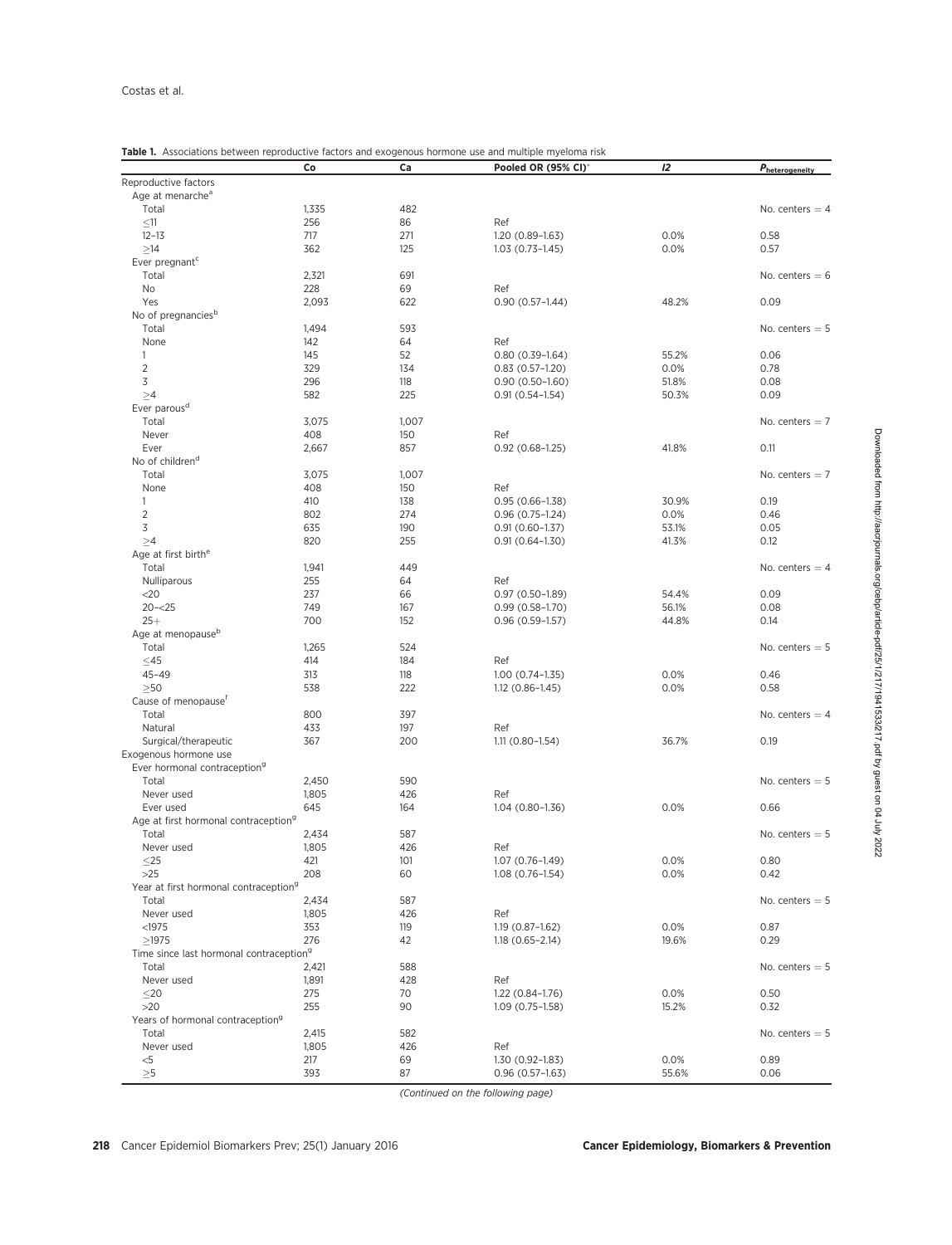| Table 1. Associations between reproductive factors and exogenous hormone use and multiple myeloma risk (Cont'd) |  |
|-----------------------------------------------------------------------------------------------------------------|--|
|-----------------------------------------------------------------------------------------------------------------|--|

|                                                                          | Co    | Ca  | Pooled OR (95% CI)* | 12    | Pheterogeneity    |
|--------------------------------------------------------------------------|-------|-----|---------------------|-------|-------------------|
| Ever postmenopausal hormonal therapy <sup>a</sup>                        |       |     |                     |       |                   |
| Total                                                                    | 1,076 | 432 |                     |       | No. centers $=$ 4 |
| Never used                                                               | 703   | 307 | Ref                 |       |                   |
| Ever used                                                                | 373   | 125 | $0.65(0.37-1.15)$   | 76.0% | 0.01              |
| Age first used postmenopausal hormonal therapy <sup>a</sup>              |       |     |                     |       |                   |
| Total                                                                    | 1,057 | 425 |                     |       | No. centers $=$ 4 |
| Never used                                                               | 703   | 307 | Ref                 |       |                   |
| < 50                                                                     | 197   | 72  | $0.60(0.31-1.17)$   | 71.5% | 0.01              |
| >50                                                                      | 157   | 46  | $0.61(0.41-0.90)$   | 4.5%  | 0.37              |
| Year first used postmenopausal hormonal therapy <sup>a</sup>             |       |     |                     |       |                   |
| Total                                                                    | 1,057 | 425 |                     |       | No. centers $=$ 4 |
| Never used                                                               | 703   | 307 | Ref                 |       |                   |
| $1980$                                                                   | 143   | 54  | $0.58(0.33-1.04)$   | 38.9% | 0.18              |
| >1980                                                                    | 211   | 64  | $0.81(0.37-1.77)$   | 75.3% | 0.01              |
| Time since last postmenopausal hormonal therapy consumption <sup>a</sup> |       |     |                     |       |                   |
| Total                                                                    | 1,055 | 424 |                     |       | No. centers $=$ 4 |
| Never used                                                               | 703   | 307 | Ref                 |       |                   |
| Current                                                                  | 150   | 41  | $0.84(0.30-2.38)$   | 77.1% | < 0.01            |
| $\leq10$                                                                 | 116   | 46  | $0.90(0.37 - 2.16)$ | 76.5% | 0.01              |
| >10                                                                      | 86    | 30  | $0.52(0.21-1.26)$   | 57.9% | 0.07              |
| Years of hormonal therapy use <sup>a</sup>                               |       |     |                     |       |                   |
| Total                                                                    | 1,056 | 423 |                     |       | No. centers $=$ 4 |
| Never used                                                               | 703   | 307 | Ref                 |       |                   |
| $<$ 5                                                                    | 136   | 54  | $0.64(0.30-1.37)$   | 71.4% | 0.01              |
| >5                                                                       | 217   | 62  | $0.56(0.33 - 0.97)$ | 57.6% | 0.07              |

Abbreviations: Co, controls; Ca, cases.

-Adjusted for center, age (four categories), and race (white, black, and others).

<sup>a</sup>Studies with data on periods starting, ever postmenopausal hormonal therapy use, number of years postmenopausal hormonal therapy was used, years since last postmenopausal hormonal therapy consumption, and age at first post-menopausal HT use were LAMMCC, RPCI, NCI-Yale, and iMAGE. Analyses on postmenopausal hormonal therapy variables were performed among postmenopausal women.

bAnalyses on periods stopping were performed among postmenopausal women. Analyses on number of pregnancies were performed among women aged 45 or older at reference date. Studies with data on periods stopping and number of pregnancies were LAMMCC, RPCI, NCI-Yale, iMAGE, and Utah.

c Among women ages 45 or older at reference date. Studies with data on ever being pregnant were LAMMCC, RPCI, NCI-Yale, iMAGE, Utah, and Epilymph. <sup>d</sup>Among women ages 45 or older at reference date. All studies collected data on parity and number of children.

e Among women ages 45 or older at reference date. Studies with data on age at first child were RPCI, Epilymph, NCI-Yale, and iMAGE.

f Among postmenopausal women. Studies with data on cause of menopause were LAMMCC, RPCI, Utah, and iMAGE.

<sup>g</sup>Studies with data on hormonal contraception use, number of years hormonal contraception was used, years since last hormonal contraception consumption, and age at first hormonal contraception use were LAMMCC, RPCI, Epilymph, NCI-Yale, and iMAGE.

multiple myeloma. However, the role of hormonal factors in multiple myeloma etiology remains unclear. A few studies addressed possible associations between multiple myeloma risk and reproductive factors, such as parity (3–6) or use of postmenopausal hormone therapy (HT; refs. 6–8), but yielded inconsistent results as most studies were underpowered. We conducted a pooled analysis of case–control studies included in the International Multiple Myeloma Consortium (IMMC) to clarify the role of hormonal factors in the etiology of multiple myeloma.

## Materials and Methods

We pooled individual-level questionnaire data from the seven IMMC case–control studies that collected information on reproductive factors among women (1,072 cases and 3,541 controls). These studies were: Los Angeles County Multiple Myeloma Case-Control Study (LAMMCC), Roswell Park Cancer Institute (RPCI), Utah, Epilymph, Fred Hutchinson Cancer Research Center (FHCRC) 1980s, National Cancer Institute (NCI)-Yale, and Molecular and Genetic Epidemiology Study (iMAGE). Enrollment period, age eligibility, study design, sample sizes, and participation rates within each study are summarized in Supplementary Table S1. Parity was defined as number of live births in NCI-Yale, iMAGE, and RCPI, and as number of children in all other studies.

Within each study, we computed ORs with corresponding 95% confidence intervals (CI) using unconditional logistic regression, adjusting for age group (four categories), race (except for Epilymph, which did not collect these data), and study center (for multicentric studies: Epilymph and FHCRC 1980s). Randomeffects models were used to calculate pooled estimates using the DerSimonian and Laird method. Heterogeneity between studies was assessed using the  $I^2$  statistic and  $P_{\text{heterogeneity}}$  using the Mantel–Haenszel method. Analyses on parity and gravidity were restricted to women ages 45 or older, as they are likely to have completed their reproductive history. Analyses on hormonal therapy were restricted to postmenopausal women, defined as women who reported cessation of their menstrual periods. Wald tests were utilized to assess heterogeneity between strata.

## Results

In this pooled analysis, we did not observe any statistically significant association between multiple myeloma and age at menarche or at menopause, ever pregnant, number of pregnancies, ever parous, number of children, age at first birth, or cause of menopause (Table 1). The association between multiple myeloma and ever use of hormonal contraceptives was not significant  $[OR = 1.04; 95\%$  confidence interval (CI), 0.80–1.36; Table 1]. Similarly, we saw no significant associations or consistent patterns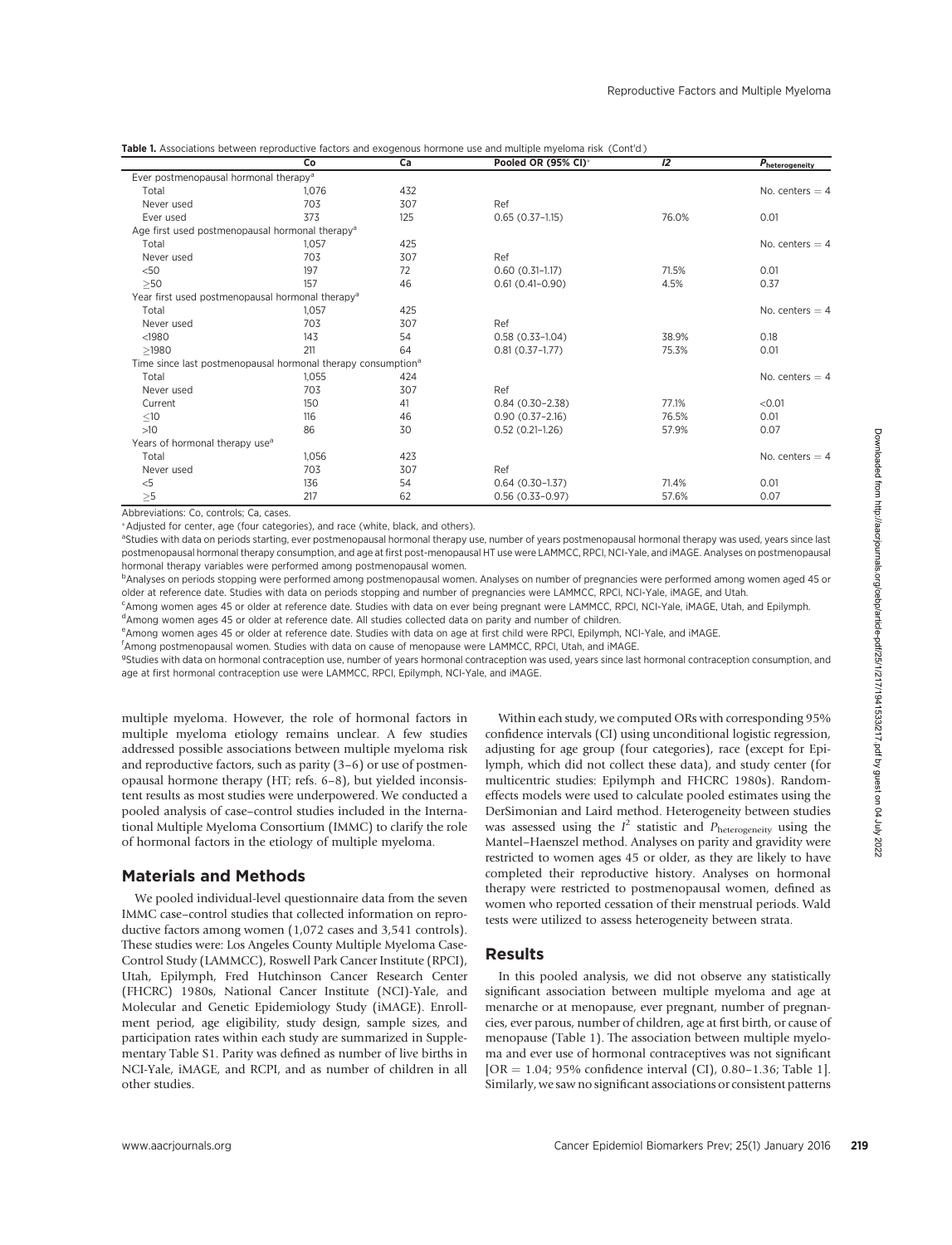| <b>Center</b>                                                                      | <b>Cases</b> | <b>Controls</b>                    | OR (95% CI) <sup>c</sup> |  |
|------------------------------------------------------------------------------------|--------------|------------------------------------|--------------------------|--|
| Ever parous <sup>a</sup>                                                           |              |                                    |                          |  |
| <b>RCPI</b>                                                                        | 60           | 237                                | 1.05(0.47, 2.31)         |  |
| <b>Utah</b>                                                                        | 123          | 283                                | 0.51(0.23, 1.16)         |  |
| <b>LAMMCC</b>                                                                      | 121          | 123                                | 1.18(0.55, 2.50)         |  |
| Yale                                                                               | 177          | 613                                | 0.55(0.34, 0.89)         |  |
| <b>FHCRC</b>                                                                       | 308          | 711                                | 0.94(0.66, 1.35)         |  |
| <b>Epilymph</b>                                                                    | 109          | 869                                | 1.52(0.74, 3.12)         |  |
| <b>iMAGE</b>                                                                       | 109          | 239                                | 1.40 (0.71,2.74)         |  |
| Overall ( $P = 41.8\%$ , $P = 0.112$ )                                             |              |                                    | 0.92(0.68, 1.25)         |  |
| <b>Ever hormonal contraceptives</b>                                                |              |                                    |                          |  |
| <b>RCPI</b>                                                                        | 66           | 261                                | 1.28(0.57, 2.84)         |  |
| <b>LAMMCC</b>                                                                      | 123          | 125                                | 1.13(0.55, 2.30)         |  |
| Yale                                                                               | 173          | 683                                | 0.92(0.55, 1.53)         |  |
| Epilymph                                                                           | 120          | 1134                               | 0.76(0.42, 1.37)         |  |
| <b>iMAGE</b>                                                                       | 108          | 247                                | 1.31(0.80, 2.15)         |  |
| 1.04(0.80, 1.36)<br>Overall ( $l^2$ = 0.0%, $P$ = 0.660)                           |              |                                    |                          |  |
|                                                                                    |              |                                    |                          |  |
| Ever HT <sup>b</sup>                                                               |              |                                    |                          |  |
| <b>RCPI</b>                                                                        | 58           | 217                                | 0.92(0.49, 1.75)         |  |
| <b>LAMMCC</b>                                                                      | 112          | 108                                | 1.24(0.72, 2.15)         |  |
| Yale                                                                               | 166          | 532                                | 0.44(0.27, 0.71)         |  |
| <b>iMAGE</b>                                                                       | 96           | 219                                | 0.38(0.21, 0.67)         |  |
| 0.65(0.37, 1.15)<br>Overall ( $P = 76.0\%$ , $P = 0.006$ )                         |              |                                    |                          |  |
|                                                                                    |              |                                    |                          |  |
| a) Among women aged 45 or older at reference date<br>b) Among postmenopausal women |              | 0.5<br>$\overline{2}$<br>0.25<br>1 | 4                        |  |

**c) Adjusted for age group, race, and center**

#### Figure 1.

Study-specific risks of multiple myeloma for ever versus never parous, hormonal contraceptives, and postmenopausal hormone therapy.

for age and year at first use, duration, or time since last hormonal contraceptive use.

Hormonal therapy use showed nonsignificant decreased risks of multiple myeloma (OR =  $0.65$ ; 95% CI, 0.37-1.15), but also showed significant heterogeneity between centers  $(I^2)$  $= 76.0\%$ ;  $P = 0.01$ , Fig. 1). Further adjustment for BMI, education, tobacco, and alcohol yielded a similar risk estimate (OR = 0.70; 95% CI, 0.39-1.25). Inverse associations were observed among women taking hormonal therapy at ages 50 or older, or for more than 5 years, compared with never use  $(OR = 0.61; 95\% CI, 0.41 - 0.90; and OR = 0.56; 95\% CI, 0.33 -$ 0.97, respectively), although heterogeneity between centers hampered interpretation (Supplementary Fig. S1). Stratified analyses by cause of menopause, education, and BMI did not reveal statistically significant heterogeneity (data not shown).

### **Discussion**

This large pooled analysis of 1,072 female cases and 3,541 controls yielded null associations between multiple myeloma and reproductive factors. To our knowledge, 3 case–control studies (3–5, 8) and 3 cohorts (4, 6, 7) have previously evaluated associations between reproductive factors, or exogenous hormone use and risk of multiple myeloma. Inconsistent results were observed for parity and multiple myeloma, with both significant inverse associations (5), increased risks (4), and null results (3, 6). Previously reported associations for hormonal

**HT: postmenopausal hormone therapy; LAMMCC: Los Angeles County Multiple Myeloma Case–Control Study; RPCI: Roswell Park Cancer Institute; FHCRC: Fred Hutchinson Cancer Research Center; iMAGE: Molecular and Genetic Epidemiology Study.**